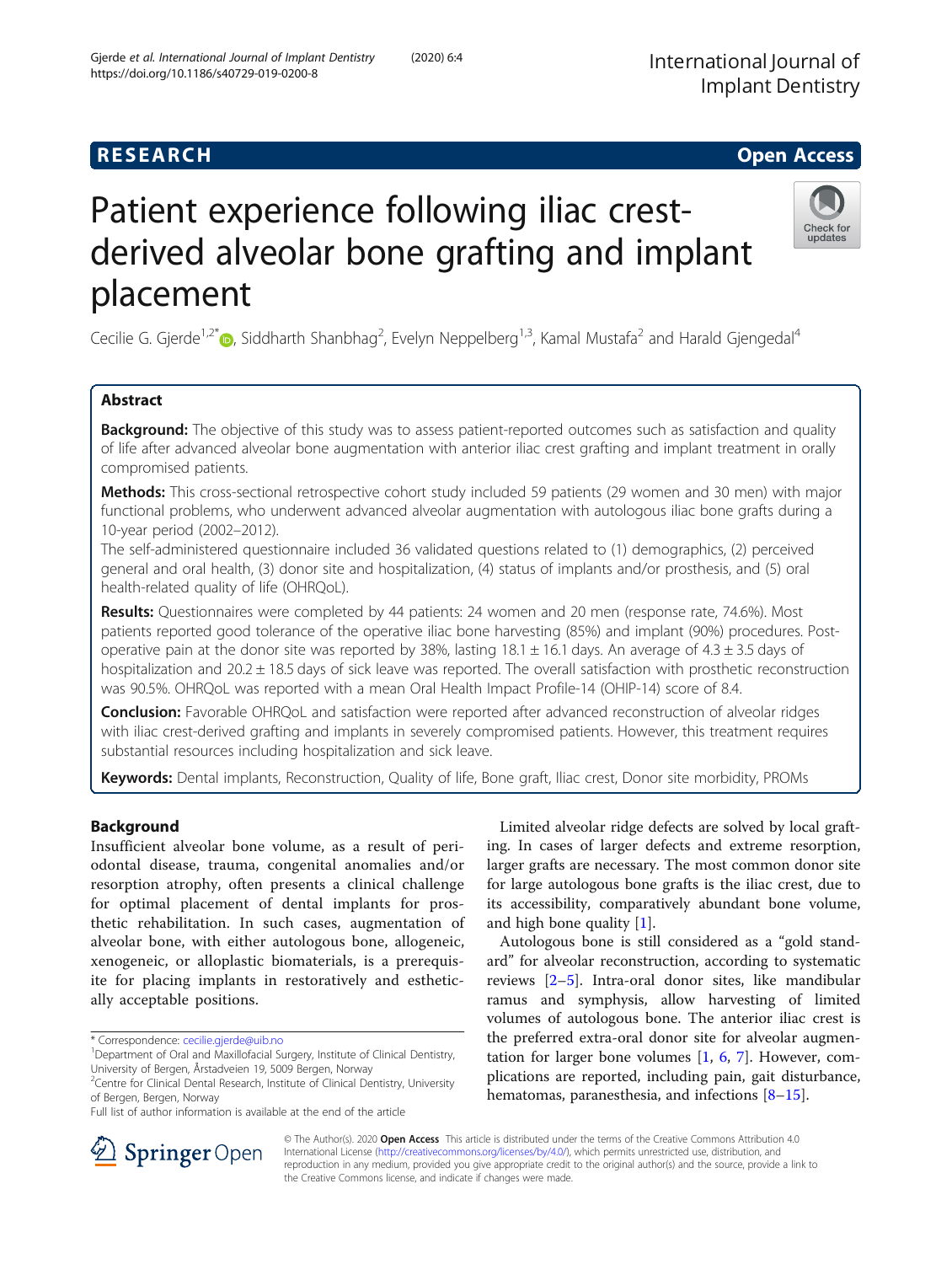Traditionally, objective clinical variables, like the amount of bone gain (in millimeters) after augmentation, are reported as outcome measures after surgical procedures in clinical studies [\[16\]](#page-6-0). Patients' experiences like patient-reported outcome measures (PROMs) have been increasingly used as a measure of treatment effect after medical and dental therapies [\[17,](#page-6-0) [18](#page-6-0)]. Importantly, these measures reflect the patients' perceptions of the treatment outcome in addition to conventional clinical measures. Nowadays, Norwegian authorities address clinicians to include patients' perspective in decisions regarding different treatment modalities [\[19\]](#page-6-0). It has been suggested that PROMs such as treatment satisfaction, perceived costeffectiveness, and quality of life (QoL) may be more important and relevant to patients' daily lives than objective clinical measures [\[16,](#page-6-0) [20](#page-6-0)]. Patient satisfaction is an important outcome measure, related to, although not synonymous with QoL, as satisfaction tends to reflect the process, rather than the outcome, of care [\[21](#page-6-0)]. Thus, an increase in the use of PROMs has been highlighted in dental implant research [[22](#page-6-0)].

Health-related QoL (HRQoL) is a dynamic concept referring to an individual's subjective assessment and perspective of current general health condition as well as functional, social, and emotional well-being [\[23](#page-6-0), [24](#page-6-0)]. Most people regard oral health as important for QoL, and this is mediated through the concept of oral healthrelated QoL (OHRQoL) [[25](#page-6-0)]. In this regard, OHRQoL is an important PROM in dental research, as oral health is an integral part of general health and well-being [\[26](#page-6-0)].

Different instruments to assess OHRQoL may be utilized to detect changes in physical, functional, and psychosocial impacts of oral disorders and have been validated for use in clinical studies [\[27](#page-6-0)–[29](#page-6-0)]. The Oral Health Impact Profile-14 (OHIP-14) questionnaire is a widely used OHRQoL instrument [[27\]](#page-6-0). It includes 14 questions covering seven domains of oral health and attempts to assess their impact on patients' OHRQoL [[30,](#page-6-0) [31\]](#page-6-0). OHIP-14 has previously been translated into Norwegian and used in a large study ( $n = 3538$ ) with a calculated Norwegian national norm value [[32](#page-6-0)]. Although previous studies have reported PROMs in relation to bone grafting [[9,](#page-6-0) [33](#page-6-0)–[42\]](#page-6-0), to our knowledge, only one previous study has systematically assessed impact of donor site harvesting on OHRQoL, where (a) a postoperative lowering of OHRQoL was observed following bone grafting from both intra-oral and extra-oral sites and (b) iliac crest grafts compared to intraoral donor sites had a negative impact on postoperative QoL [\[37](#page-6-0)]. Moreover, to our knowledge, only one study has previously assessed the cost-effectiveness of autologous iliac crest grafting [[43](#page-6-0)].

The aim of this study was to assess PROMs such as satisfaction and OHRQoL after advanced reconstruction

of alveolar bone by anterior iliac crest-derived grafting and implant treatment.

#### Methods

# Study population

This cross-sectional retrospective cohort study was based on records from all patients ( $n = 69$ ) who underwent advanced alveolar augmentation with autologous iliac bone grafts at the Department of Oral and Maxillofacial Surgery, Haukeland University Hospital, Bergen, Norway, over 10 years (2002–2012). These patients were orally compromised with severe chewing problems as well as speech difficulties and had previously undergone several unsuccessful rehabilitation methods, prior to referral. At the time of this survey, seven patients had passed away, two had moved to unknown addresses, and one was hospitalized in a psychiatric institution. Thus, the study sample included 59 patients: 29 women and 30 men.

The Norwegian Committee for Medical Research Ethics ("REK," Health Region West), acknowledged this study as a treatment quality control study.

#### Treatment protocol—operative procedure

Bone graft surgeries were performed under general anesthesia and sterile conditions. Cortico-cancellous bone blocks were harvested from the anterior superior iliac crest. Reconstructions in the maxilla  $(N = 57)$  or mandible  $(N = 2)$  were performed in one operation by two teams using an onlay bone graft fixated with titanium micro-screws  $(1.5 \text{ mm} \ \emptyset)$ . The surgical procedure was performed according to the protocol commonly used at Haukeland University Hospital. In brief, the harvesting of autogenous bones from the anterior iliac crests started with a skin incision following the skin lines in a posterolateral direction starting from 3 to 4 cm medial to the iliac crests. The superior surfaces of the iliac crests are exposed after a sharp dissection through the periosteum following the crests. The dissections are performed with great attention to avoid laceration of the fascia lata. Both cortical and spongious bone are harvested. The donor sites are closed in layers with special attention to the first layer—the fascia lata. This layer is sutured close to avoid marrowbone bleeding. Activated vacuum drainages are positioned between the fascia lata and the muscles until the patients are mobilized. The skin incisions are closed with continuous intracutaneous resorbable sutures. All patients included in the study were hospitalized 2–3 days postoperatively. Patients received phenoxymethylpenicillin  $(1 g \times 3)$  or clindamycin (300 mg  $\times$  3) for 5 days following the operation. Vacuum drainage at the donor site was used until the patient was mobilized the morning after surgery. Analgesics (paracetamol or non-steroid anti-inflammatory drugs) were prescribed 7–10 days postoperatively.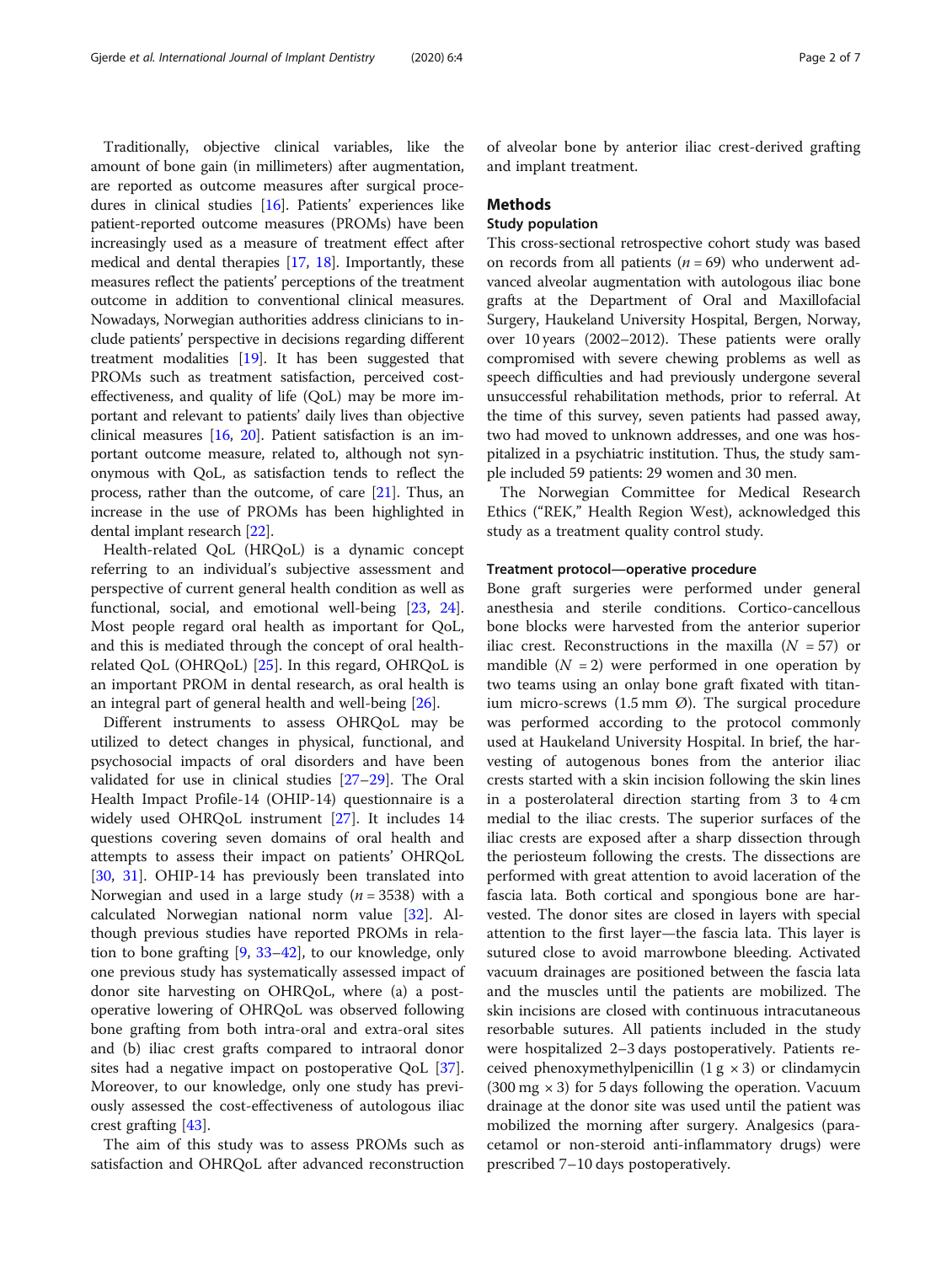Implants were placed 4–6 months after the grafting procedure. The implant installations were performed by different oral surgeons (not in the hospital) and different implant systems were used. The implants installed into the augmented bone were allowed to heal for an additional 4–6 months before loading.

#### Data collection

# Medical records

The records of the original 69 patients were examined with regard to (1) grafting site (2), "graft-survival" determined by the ability to place implants in the grafted site(s) and (3) "implant survival" determined by the presence of functional implant-supported prostheses at the most recent follow-up. Reasons for implant failure were recorded when available.

#### **Ouestionnaire**

A self-administered questionnaire (Additional file [1](#page-5-0)) was sent by post to all 59 patients, together with an information leaflet about the survey, a return envelope with prepaid postage and an informed consent form. Reminder letters were sent after 2 and 4 weeks if no response was received.

The questionnaire contained 36 previously validated questions, which were categorized and related to (1) demographic and lifestyle, (2) perceived general and oral health, (3) donor site and hospitalization, (4) implant and prosthesis, and (5) OHRQoL (OHIP-14) (Table 1). Responses to questions in categories 1–2 were recorded as "yes/no" or graded on a 3- to 5-point Likert scale [[44\]](#page-6-0). Category 3 included information on the duration of hospitalization and sick leave. Category 4 included information on "graft survival," i.e., whether implants (and prostheses) were delivered in the augmented site(s), and "implant survival," i.e., the presence or "loss/loosening" of any implants after surgery. OHRQoL was assessed using a Norwegian version of the OHIP-14 [[32\]](#page-6-0). These 14 questions addressed seven domains of OHRQoL and their responses were graded on a 5-point Likert scale ranging from "at no time"  $(0)$  to "all of the time"  $(4)$ (Table 1).

#### Statistical analysis

Data were anonymized and analyzed using SPSS v 24 (SPSS Inc., Chicago, IL, USA). Descriptive analyses were applied. Statistical significance was set at 5% level.

### Results

The final sample consisted of 44 patients that responded and completed the questionnaire, giving a response rate of 74.6%: 24 women and 20 men, mean age of 61.2 years ± 13.1 (range 27–82 years). The mean time from augmentation surgery until completing the questionnaire was 7.8 years  $\pm 2.65$  (range 1.9–12 years).

| Table 1 Summary of questions |  |
|------------------------------|--|
|------------------------------|--|

| Category                                   | Response                               |
|--------------------------------------------|----------------------------------------|
| Question                                   |                                        |
| (1) Perceived health-status                |                                        |
| General health                             | "Very good" to "bad"                   |
| Oral health                                | "Very good" to "bad"                   |
| Overall quality of life                    | "Excellent" to "bad"                   |
| (2) Lifestyle-related                      |                                        |
| Smoking                                    | "Yes," "no," or "sometimes"            |
| Appetite                                   | "Good" to "bad"                        |
| (3) Donor site-related                     |                                        |
| Pain                                       | "Yes" and "no"                         |
| Infection                                  | "Yes" and "no"                         |
| Presence of a scar                         | "Yes" and "no"                         |
| Reduced sensitivity                        | "No" to "total loss of<br>sensitivity" |
| Problems walking                           | "No" to "a $lot"$                      |
| Satisfaction                               | "Very satisfied" to "dissatisfied"     |
| (4) Implant-related                        |                                        |
| Intraoral pain                             | "No" to "strong pain"                  |
| Installation of implants and<br>prosthetic | "Yes", "no" or "just implants"         |
| Loss of implants                           | "Yes" and "no"                         |
| Satisfaction with prosthesis               | "Very satisfied" to "dissatisfied"     |
| (5) OHIP-14                                | "At no time" to "all of the<br>time"   |

Summary of demographic and lifestyle-related data is presented (Table [2](#page-3-0)).

#### Descriptive findings Health-related PROMs

Most patients reported "good" or "very good" levels of general health (81.4%), oral health (83.7%), and overall quality of life (90.7%). Less than 5% reported "bad" levels for either of these variables. Most patients reported better general (86%) and oral health (78%) after treatment. Only two patients (4.7%) reported their oral health to be worse after treatment.

#### Donor site- and hospitalization-related PROMs

Most patients (85.4%) were satisfied with the hip surgery procedure. Pain at the donor site was reported by 38% of patients, lasting for an average of  $18.1 \pm 16.1$  days and measuring  $43.6 \pm 27$  on the VAS (0–100) scale. Only two patients (4.7%) reported post-operative infection at the donor site. Scar formation on skin (hip) was reported in 49% of patients, by majority esthetically acceptable (90.4%). Four (9.5%) and two (4.7%) patients reported "a little" or "a lot" of reduced sensitivity at the donor site, respectively. Three patients (7.3%) reported problems in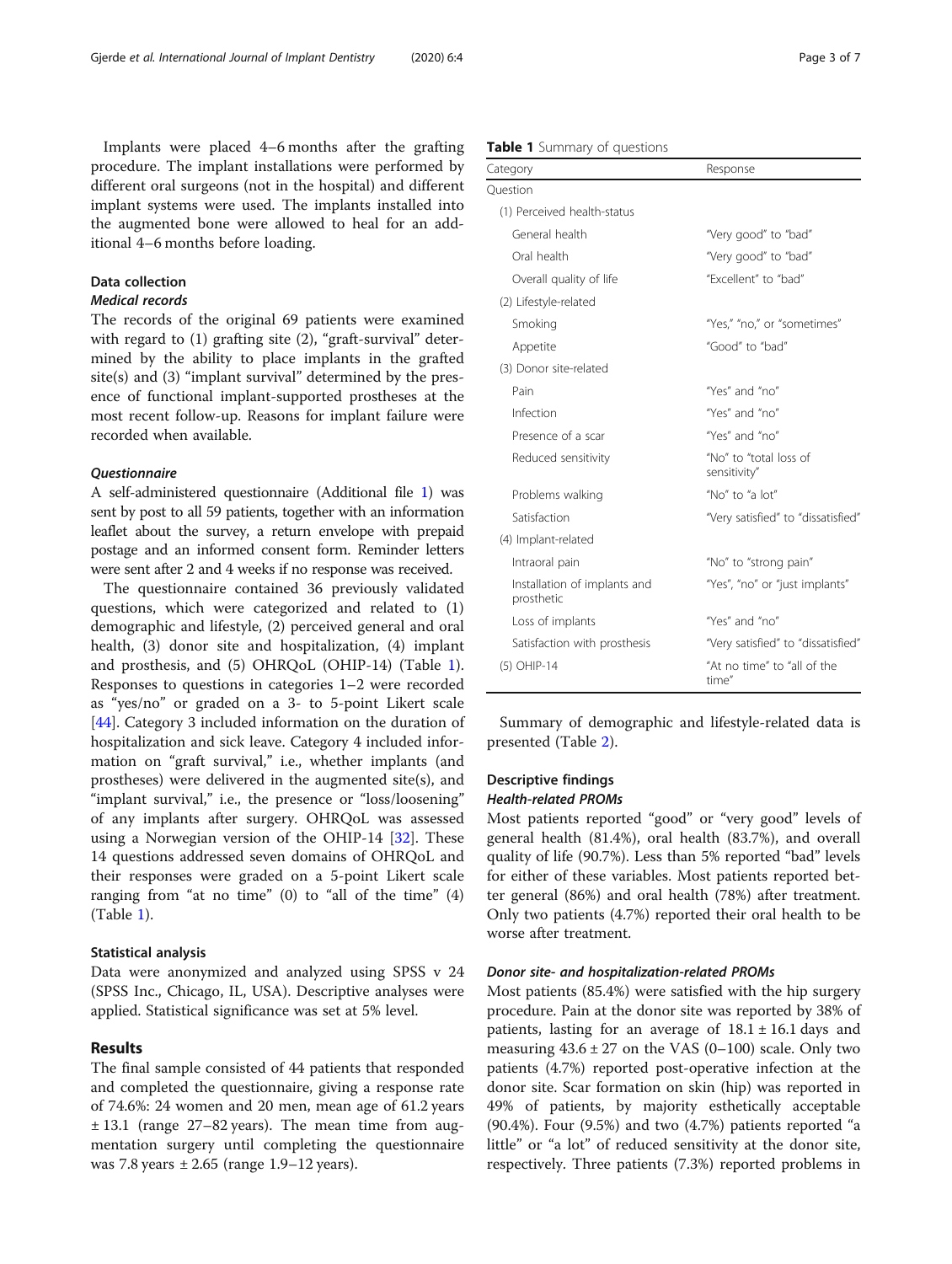<span id="page-3-0"></span>Table 2 Patients' demographic and lifestyle-related data

| Variable                                                       | Frequency            |      |
|----------------------------------------------------------------|----------------------|------|
|                                                                | $N$ or Mean $\pm$ SD | %    |
| Patients                                                       |                      |      |
| Female                                                         | 24                   | 54.5 |
| Male                                                           | 20                   | 45.5 |
| Age (years)                                                    | $61.16 \pm 13.10$    |      |
| Age at operation                                               | $53.73 \pm 13.07$    |      |
| Time from augmentation to<br>completing questionnaire (months) | $93.55 \pm 31.75$    |      |
| Civil status                                                   |                      |      |
| Married                                                        | 30                   | 68.2 |
| Single                                                         | 11                   | 25.0 |
| Widow(er)                                                      | 3                    | 6.8  |
| Housing                                                        |                      |      |
| Alone                                                          | 12                   | 27.3 |
| With another person                                            | 23                   | 52.3 |
| > two persons                                                  | 9                    | 20.5 |
| Education                                                      |                      |      |
| Up to primary                                                  | 7                    | 11.3 |
| Up to secondary                                                | 23                   | 53.5 |
| "Artium"                                                       | 1                    | 2.3  |
| High school                                                    | 9                    | 20.9 |
| University                                                     | 3                    | 7.0  |
| Smoking                                                        |                      |      |
| Yes                                                            | 8                    | 19.0 |
| <b>No</b>                                                      | 33                   | 78.6 |
| Sometimes                                                      | 1                    | 2.4  |
| Cigarettes/day                                                 | $13.65 \pm 7.22$     |      |
| Years of smoking                                               | $26.52 \pm 11.63$    |      |

walking (Table [3\)](#page-4-0). The average time of hospitalization was  $4.3 \pm 3.5$  days and sick leave  $20.2 \pm 18.5$  days.

#### Implant-/prostheses-related PROMs

Most patients ( $n = 40$ , 90.9%) reported to have implants placed and received prostheses in the augmentation site(s). This was interpreted as graft survival, indicating a graft survival rate of 90.9% on the patient level. Two patients received implants, although without further prosthetic rehabilitation. Implants could not be installed in two patients. However, 29.3% of patients reported "loosening or loss" of implants in the post-operative period (1 year), indicating an implant survival rate on the patient level of 70.7%, and most patients (8 out of 11) received new implants.

No pain was reported in 39 patients (82.9%) following implant surgery and a majority of patients (90.2%) were satisfied/very satisfied with the implant therapy overall and in terms of overall satisfaction with teeth (90.5%).

The correlation analyses performed did not show a significant correlation between the complications at the donor site and implant loss (Table [4\)](#page-4-0).

#### **OHROoL**

The mean OHIP-14 score (Table [5](#page-5-0)) was  $8.4 \pm 9.7$  (range 0– 56) in 44 patients of whom 35 patients scored 14 or less. Nine patients scored a total sum of 1 [\[1\]](#page-5-0), i.e. "hardly ever" impact on any single item and "at no time" on the remaining 13 items. The functional limitation domain had the highest score (2.34) and the social disability domain the lowest score (0.61).

#### Discussion

An important finding in this study is that a majority of patients were very satisfied after iliac crest-derived alveolar bone grafting and implant therapy. Although 90% of the patients in our study had successful bone grafting, only 70.1% reported implant survival together with prosthetic rehabilitation after 1 year. These figures are lower than those reported in previous studies [[2](#page-6-0), [3](#page-6-0), [9](#page-6-0)]. A review by Chiapasco et al. showed that the mean graft failure in 16 studies was 1.6% and partial loss of graft of 3.3% [[45\]](#page-6-0). The same review showed that the overall survival rate of dental implants in transplanted bone was 87%. However, it must be kept in mind that the patients in our study were orally compromised and very challenging to reconstruct. Moreover, the patients in our study did not report on the number of implants lost, and we do not have reliable records of the exact number of implants each patient had got installed. This could indicate differences in survival on implant or patient levels—a variable of clinical importance as the number of lost implants may be higher.

Another important finding is that patients reported to tolerate the augmentation procedure well; 85% of patients were satisfied with the hip operation (performed under general anesthesia), comparable to a previous report [\[46\]](#page-6-0). However, 40% of the patients reported pain for  $18 \pm 16$  days after augmentation, which is in accordance with other studies [\[37,](#page-6-0) [46](#page-6-0)] and which should be considered during the treatment planning of patients scheduled to received iliac crest-derived bone grafts [[33\]](#page-6-0). Two patients reported infection at the donor site. All operations were performed by a strict sterile regime and protocol at the university hospital.

The level of OHRQoL reported by the patients was favorable with an OHIP-14 value of 8.4. In a previous study, Dahl et al. reported an OHIP-14 score of 4.1 in the Norwegian adult population (2441 patients), with 35% of the sample reporting "no oral health problems" [[32\]](#page-6-0). If the study sample in the study of Dahl et al. is considered to be representative of the general population, patients in our study reported poorer OHRQoL than the general population. Thus, even though the participants in this study report good oral health and better than before operation on the single questions, they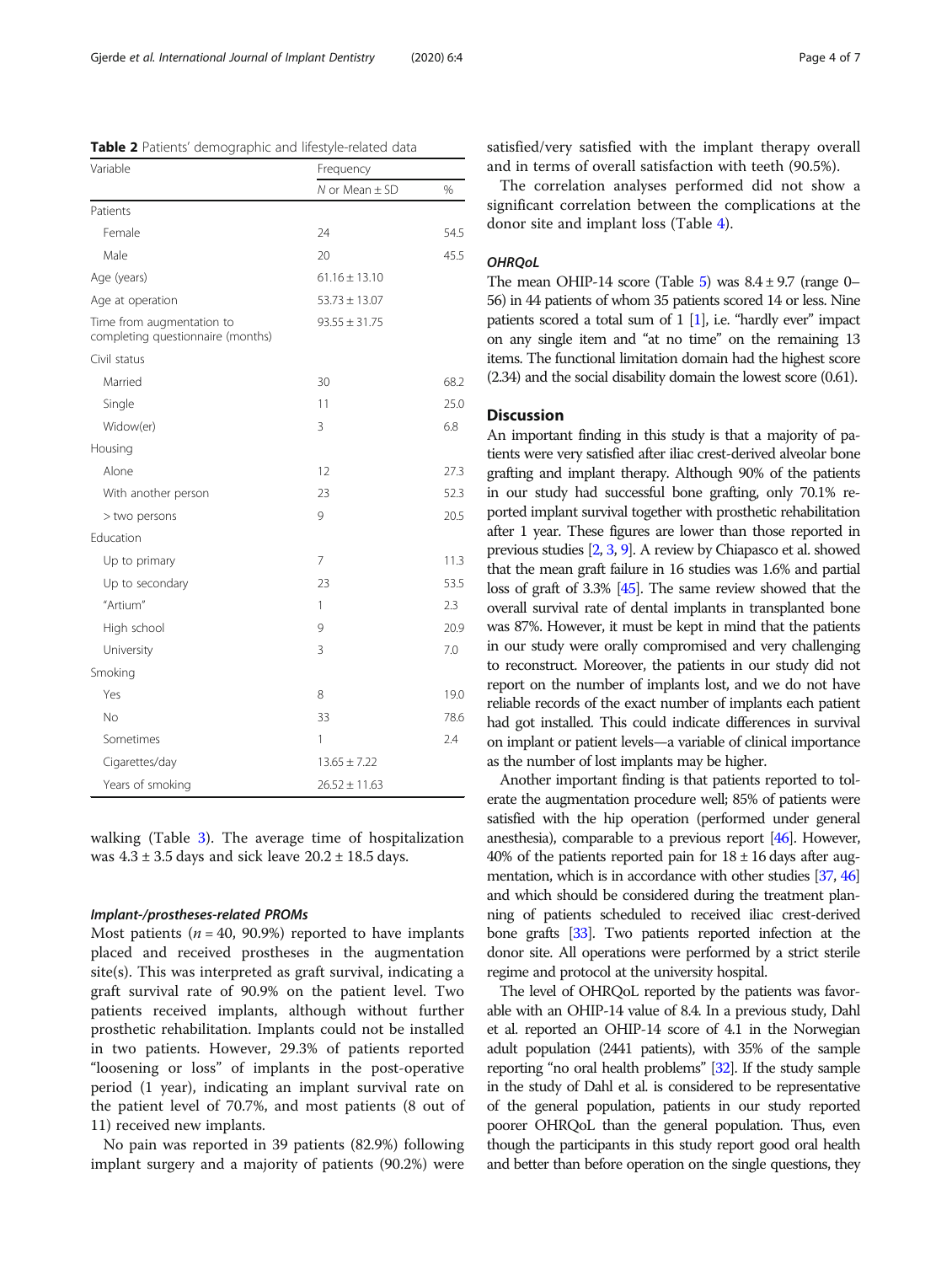<span id="page-4-0"></span>

|  | <b>Table 3</b> Patient-reported outcomes |  |
|--|------------------------------------------|--|
|--|------------------------------------------|--|

| Question                                 | Response                 | Frequency             |
|------------------------------------------|--------------------------|-----------------------|
| Oral health                              | Very good/good           | 81.8%                 |
| Quality of Life                          | Very good/good           | 90.9%                 |
| General health                           | Very good/good           | 81.8%                 |
| Pain after hip operation                 | Excessive                | 35.0%                 |
| Satisfaction hip operation               | Very                     | 85.7%                 |
| Post op infection in hip site            | <b>No</b>                | 95.3%                 |
| Visible scar on hip                      | Yes                      | 48.8%                 |
| Acceptable scar                          | Yes                      | 20 of 21 <sup>a</sup> |
| Reduced sensibility on hip site          | No                       | 86.0%                 |
| Problem walking                          | No                       | 92.9%                 |
| Augmented bone block still present       | No                       | 6.8%                  |
| New augmentation                         | Yes                      | 1 of $4^a$            |
| Oral pain after augmentation             | No/some                  | 83.3%                 |
| Implant/teeth in augmented bone          | Yes                      | 90.9%                 |
| Lost implants                            | Yes                      | 28.6%                 |
| Time lost after installation             | 0-3 months               | 42.9%                 |
|                                          | 7-12 months              | 28.6%                 |
| New implants installed                   | Yes                      | 8 of 11 <sup>a</sup>  |
| Satisfaction with implant-retained teeth | Very satisfied/satisfied | 90.5%                 |

<sup>a</sup>Incomplete or missing data

still report having problems related to their oral condition. This is to be expected as the patients in our study were orally compromised before augmentation with almost no alveolar ridge to retain or support a prosthetic construction. Since the

patients had extensive alveolar bone loss rendering them orally handicapped, any improvement in function would be likely to have a positive impact on satisfacation and OHR-QoL. However, it is difficult to relate their reported level of

Table 4 Correlation analyses

| Outcome variables | Correlations                    | Spearman's rho | $P$ value |
|-------------------|---------------------------------|----------------|-----------|
| OHRQoL            | Oral health compared            | 0.596          | < 0.0001  |
|                   | General health now              | 0.369          | 0.014     |
|                   | General health compared         | 0.412          | 0.005     |
|                   | Implants placed/teeth installed | 0.317          | 0.036     |
|                   | Lost implants                   | $-0.372$       | 0.015     |
|                   | Smoking                         | $-0.334$       | 0.005     |
|                   | Speaking                        | 0.572          | < 0.0001  |
|                   | Chewing                         | 0.375          | 0.014     |
| Implants placed   | General health                  | $-0.314$       | 0.038     |
|                   | Oral pain post op               | 0.334          | 0.031     |
|                   | Oral health                     | 0.305          | 0.044     |
|                   | General health compared         | 0.314          | 0.038     |
|                   | Satisfaction hip operation      | $-0.439$       | 0.004     |
|                   | OHRQoL                          | 0.317          | 0.036     |
| Lost implants     | General health                  | $-0.328$       | 0.034     |
|                   | QoL                             | $-0.342$       | 0.027     |
|                   | OHRQoL                          | $-0.372$       | 0.015     |
|                   | Satisfied teeth                 | $-0.328$       | 0.034     |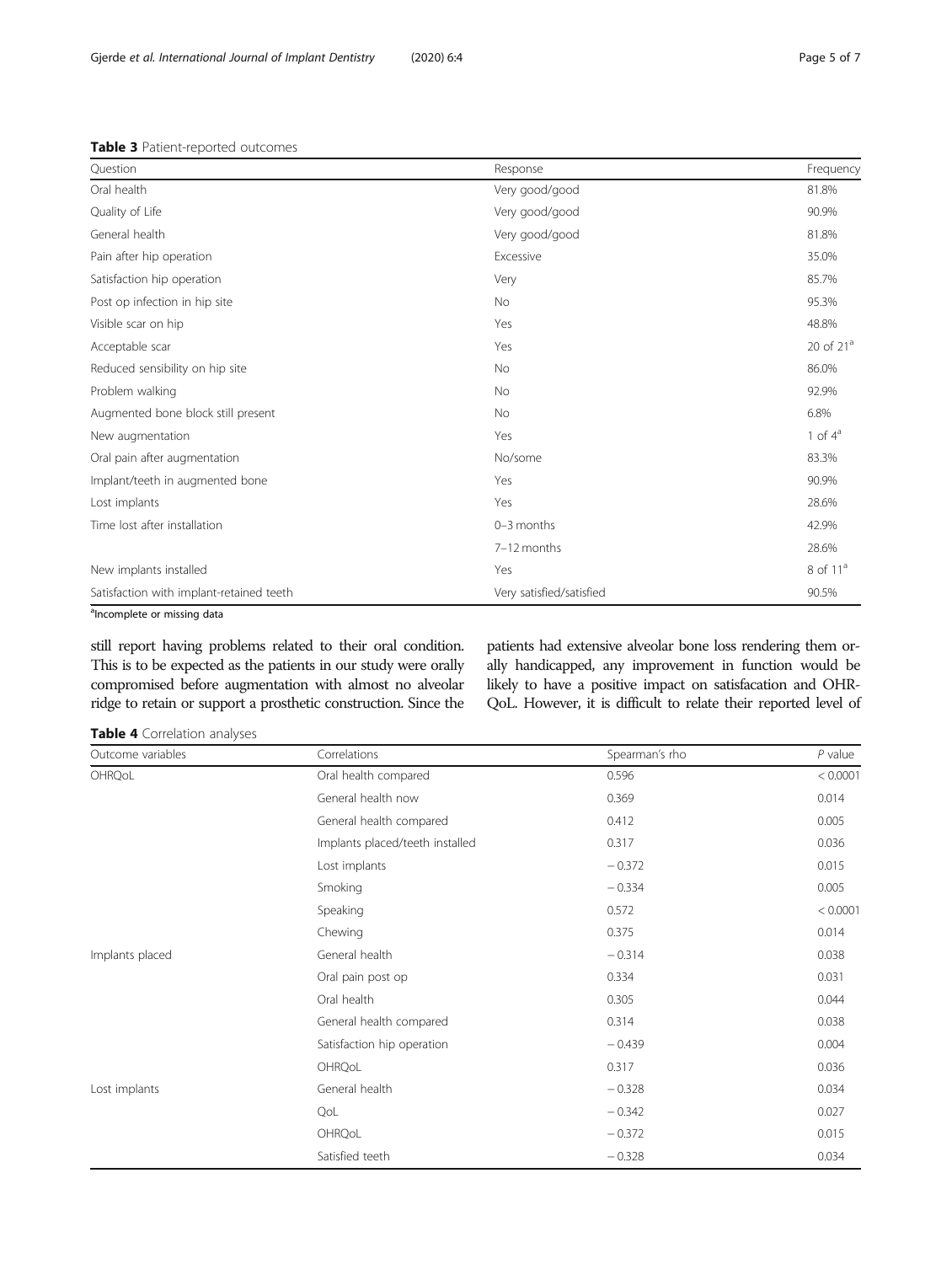<span id="page-5-0"></span>**Table 5** Summary of OHIP-14 ( $N = 44$  and response range 0-8)

| OHIP domain                  | Minimum | Maximum | Mean | SD   |
|------------------------------|---------|---------|------|------|
| <b>Functional limitation</b> | 0       | 7       | 2.34 | 1.70 |
| Physical pain                | 0       | 7       | 1.16 | 1.51 |
| Psychological discomfort     | 0       | 8       | 1.64 | 2.27 |
| Physical disability          | 0       | 8       | 0.75 | 1.77 |
| Psychological disability     | 0       | 8       | 1.18 | 2.11 |
| Social disability            | 0       | 8       | 0.61 | 1.40 |
| Handicap                     | 0       | 8       | 0.70 | 171  |
| Total                        | 0       | 64      | 8.4  | 9.7  |

OHRQoL to the augmentation and implant installation per se, as this was performed up to 12 years prior to completing the questionnaire (mean 7 years and 10 months). So, patients' present oral situation with fixed teeth could/may alter the "reference" for the patients regarding OHRQoL. However, we cannot reliably ascribe the level of OHRQoL to the treatment performed years ago, since we have no such data either before or soon after the prosthetic rehabilitation, and therefore, cannot estimate the influence the effect of response shift on the study outcomes. Previous reports show a significant influence of implantretained prosthetic treatment on OHRQoL, but these reports are based on before-and-after registrations [\[47\]](#page-6-0).

Patients in our study reported satisfaction with the augmentation and implant installation, and as these patients were orally compromised before the operation, their satisfaction with getting fixed teeth most likely improved their perceived oral health condition. This might also, in part, explain why they reported good OHRQoL. Thus, our findings indicate that a majority of patients tolerate the augmentation and implantation procedures very well and with minor long-term sequelae.

The treatment protocol described in this study, i.e., advanced bone reconstructions under general anesthetics, hospitalization, and sick leave, is considered expensive in a public health services. In the present study, an average of 4.3 days of hospitalization and 20.2 days of sick leave was reported, which is costly for the health service and inconvenient for the patient [\[33](#page-6-0), [43](#page-6-0)]. When comparing iliac bone graft as a treatment to bone substitutes, a previous study clearly demonstrated that iliac bone graft procedure demands more resources and more than three times the costs of bone substitutes [\[43](#page-6-0)]. Although the patients reported good satisfaction and OHRQoL after iliac bone grafting, this treatment is demanding for patients as well as health services, indicating the need for alternative treatment modalities [\[37,](#page-6-0) [43](#page-6-0), [46\]](#page-6-0).

#### Conclusions

Favorable OHRQoL and satisfaction were reported after advanced reconstruction with iliac crest-derived grafts and implant treatment in orally compromised patients. However, this treatment requires substantial resources including hospitalization and sick leave.

#### Supplementary information

Supplementary information accompanies this paper at [https://doi.org/10.](https://doi.org/10.1186/s40729-019-0200-8) [1186/s40729-019-0200-8.](https://doi.org/10.1186/s40729-019-0200-8)

Additional file 1. A self-administered questionnaire.

#### Abbreviations

HRQoL: Health-related quality of life; OHIP-14: Oral Health Impact Profile-14; OHRQoL: Oral health-related quality of life; PROMs: Patient-reported outcome measures; QoL: Quality of life

#### Acknowledgements

The staff and surgeons at the Department of Oral and Maxillofacial Surgery, Head and Neck Clinic, Haukeland University Hospital, Bergen. Randi Aursland, master student, who helped collecting data. The patients included in this study.

#### Authors' contributions

CG contributed to the design of the trial, acquisition of the data, follow-up of the patient-reported data, and analysis and interpretation of the data and drafted the manuscript. SS contributed to the design of the trial, statistical analysis, and analysis and interpretation of the data and drafted the manuscript. EN contributed to the conception and design and critically revised the manuscript. KM contributed to the conception and design and critically revised the manuscript. HG contributed to the design of the trial, statistical analysis, and analysis and interpretation of the data and drafted the manuscript. All authors gave final approval and agreed to be accountable for all aspects of the work.

#### Funding

This work was partially funded by the Research Council of Norway through the BEHANDLING project (grant no. 273551) and TROND MOHN Foundation, Norway (BFS2018TMT10).

#### Availability of data and materials

The datasets used and/or analyzed during the current study are available from the corresponding author on reasonable request.

#### Ethics approval and consent to participate

The Ethics Committee was contacted in 2015, and no ethical approval was needed since this was then considered a quality control study. Written consent was obtained from all participants.

#### Consent for publication

Not applicable.

#### Competing interests

Cecilie G Gjerde, Siddharth Shanbhag, Evelyn Neppelberg, Kamal Mustafa, and Harald Gjengedal declare that they have no competing interests.

#### Author details

<sup>1</sup>Department of Oral and Maxillofacial Surgery, Institute of Clinical Dentistry, University of Bergen, Årstadveien 19, 5009 Bergen, Norway. <sup>2</sup>Centre for Clinical Dental Research, Institute of Clinical Dentistry, University of Bergen, Bergen, Norway. <sup>3</sup>Department of Oral and Maxillofacial Surgery, Head and Neck Clinic, Haukeland University Hospital, Bergen, Norway. <sup>4</sup> Department of Prosthodontics, Institute of Clinical Dentistry, University of Bergen, Bergen, **Norway** 

#### Received: 10 October 2019 Accepted: 11 December 2019 Published online: 05 February 2020

#### References

Schaaf H, Lendeckel S, Howaldt HP, Streckbein P. Donor site morbidity after bone harvesting from the anterior iliac crest. Oral Surg Oral Med Oral Pathol Oral Radiol Endod. 2010;109(1):52–8.